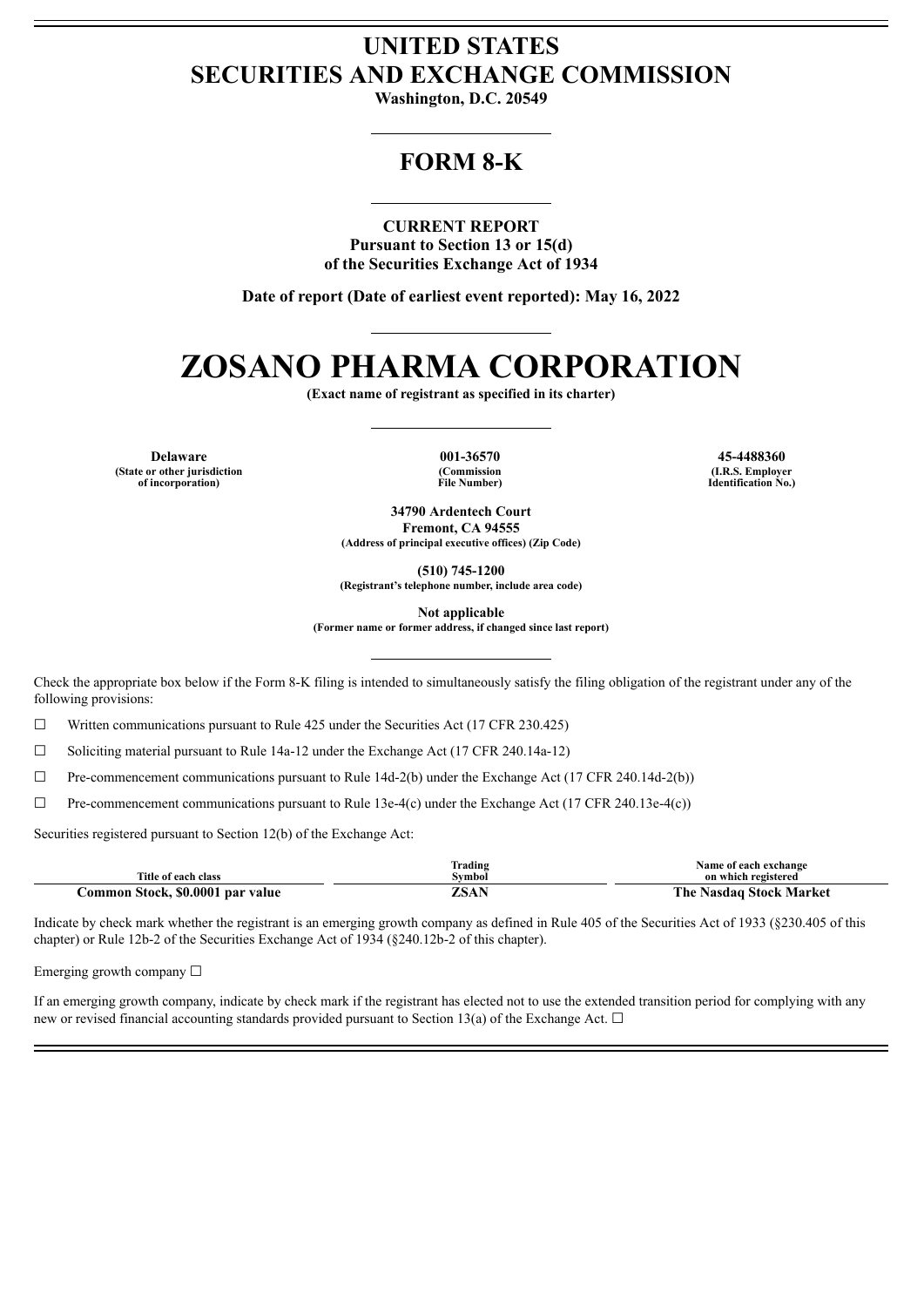### Item 5.02 Departure of Directors or Certain Officers; Election of Directors; Appointment of Certain Officers; Compensatory **Arrangements of Certain Officers.**

On May 16, 2022, Donald J. Kellerman, Vice President, Clinical Development and Medical Affairs of Zosano Pharma Corporation (the "Company"), informed the Company of his decision to retire, effective June 1, 2022.

### **Item 9.01 Financial Statements and Exhibits.**

**(d) Exhibits.**

**Description**

104.1 Cover Page Interactive Data File (embedded within the Inline XBRL document)